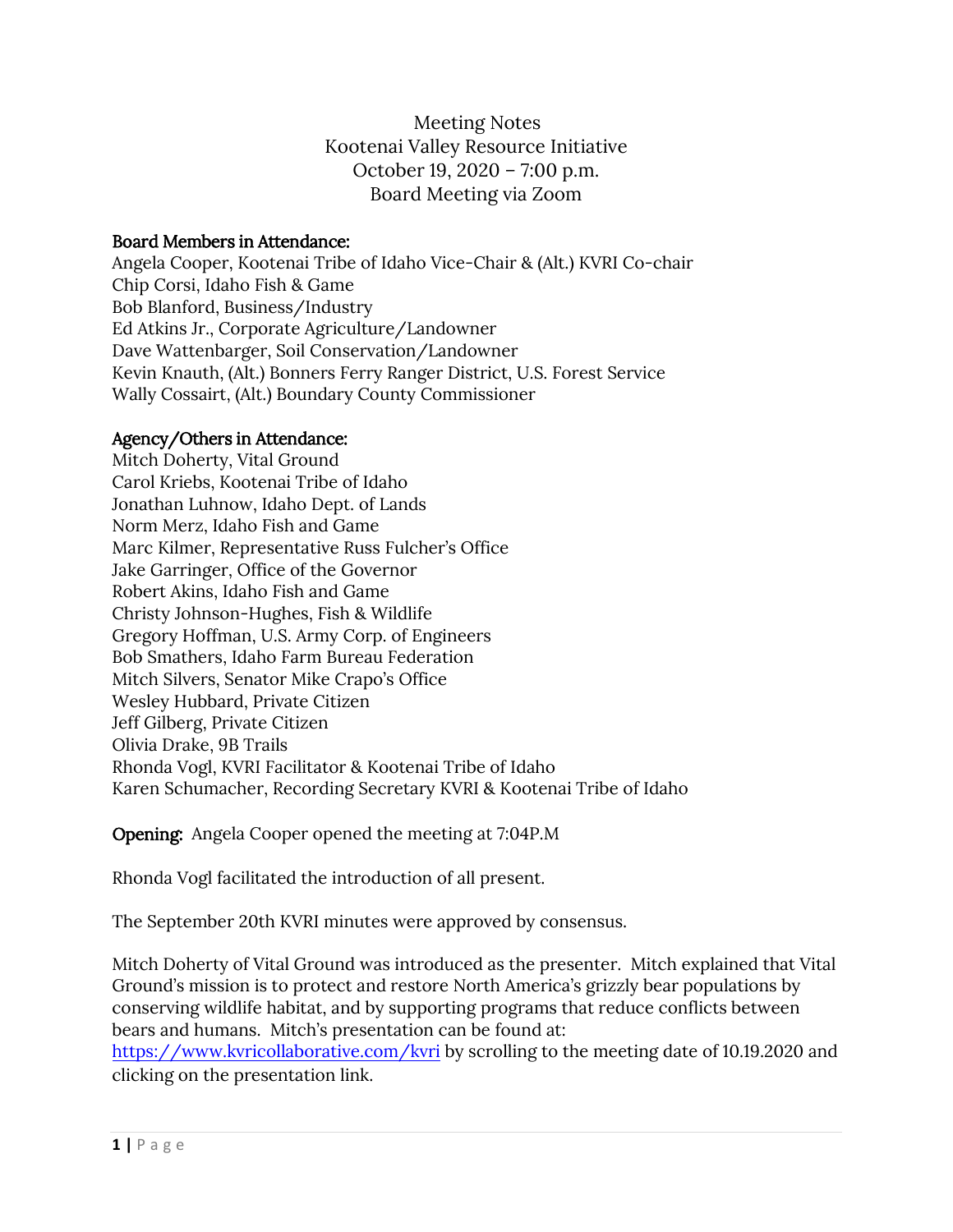Vital Ground reviewed and prioritized grizzly habitat needs across Washington, Idaho, Montana and Wyoming and identified 88 priority areas of which one is the Kootenai Valley. Our valley is home to a variety of endangered species.

The project, called the Kootenai Valley Linkage Project, involving the Hubbard farmland of over 1000 acres, has several goals including:

- Secure habitat within a wildlife movement corridor between the Purcell, cabinet and Selkirk mountains for a wide range of wildlife species.
- Protect over 1,000 acres of prime agricultural soils.
- Protect and support restoration of over 8,000 feet of riparian area along the Kootenai river.

Mitch explained the benefits to landowners of utilizing the Agricultural Land Easement (ALE), designed to protect the long-term viability of the nation's food supply by preventing conversion of productive working lands to non-agricultural uses. It is thought the current project can act as a catalyst for other agricultural producers in the valley to take advantage of the money available through the Farm bill that supports the protection of ag land and puts money back in the pockets of the landowners.

Jeff Gilbert asked for a definition of a conservation easement. Mitch explained that an easement is a legal agreement between a private landowner and an entity. In this instance the agreement is the purchase of development rights which prohibits future subdivision and protects the ag land and other conservation values in perpetuity.

# Committee Updates:

# Kevin Knauth, Forest Service

The Westside Restoration Project is at the Draft Environmental Assessment stage. Getting this to the public in draft form is anticipated to be done by the end of October. Following that will be the 30-day comment period.

The final decision is anticipated to be by the end of March followed by implementation (timber/restoration) which is slated for first quarter next year.

# Timber sale delivery into FY21

Boulder creek Project has two:

- Timbuk Stew
	- o Expect to solicit proposals in November.
	- o This is a Stewardship project and includes all other restoration activities such as road maintenance, aquatic organism passages, recreation as well as the vegetation management piece too
- Idamont
	- o This is a traditional timber sale road maintenance/road work and is slated for bids in the second quarter (late winter, early spring)

Over snow vehicle planning has been discussed for a couple of years. In FY21 this is coming back on line due to some regional funding received. Kootenai National Forest has the same requirements to do over snow vehicle planning so it may make good sense for us to plan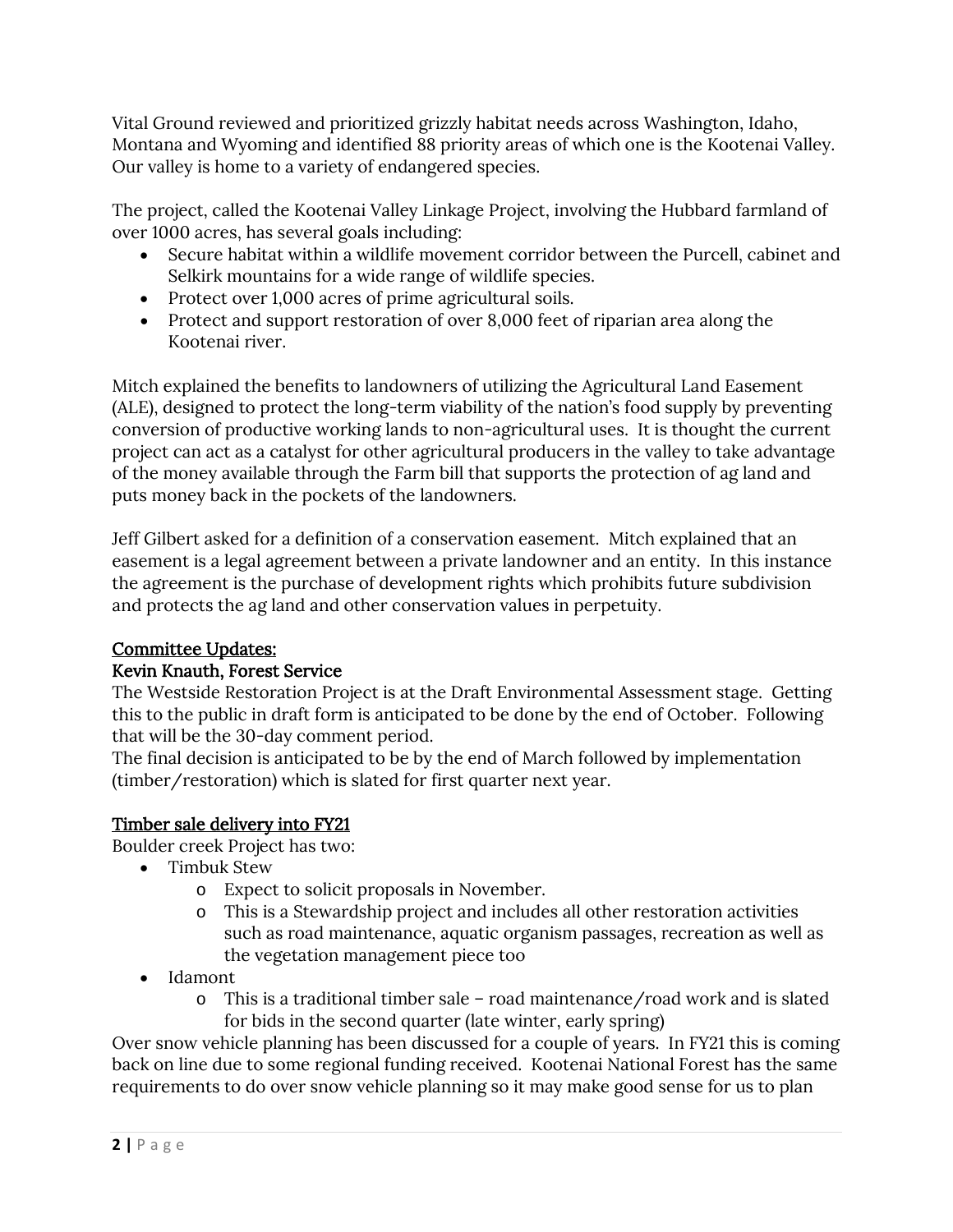that effort together. It is believed that there are some opportunities to do joint planning that can increase efficiency and allow the public to comment on a larger scale.

The weather is wet and pile burns are beginning. IDL has been doing some already. Forest Service pile burning is expected to begin this week.

# Rhonda Vogl, W.A.C. & Grizzly

W.A.C. (Wildlife Auto Collision) subcommittee met on September 29<sup>th</sup> via zoom. The McArthur lake realignment project was discussed. The ITD (Idaho Department of Transportation), Results of the draw down and the benefits of that was updated to us by Robert Akins. More about that will be given tonight by Norm Merz and Robert.

Grizzly bear subcommittee meeting was on October 13 via zoom at which the success of the Nixle alert system was reviewed and the development of a phone tree system was discussed. Brian Johnson, Idaho Fish and Game, noted that IDFG has already started putting together a phone tree. Brian also noted that IDFG already has written protocol on the process of communication with the public. It was decided that we need to keep the protocol simple and easy to follow. The next Grizzly bear meeting is scheduled for November 19th at 1:15 pm via zoom. The meeting will focus on the possible funding and logistics for hiring a community outreach liaison person.

## Chip Corsi, Idaho Fish & Game

Challenges continue with the attempts to capture the grizzly that has been causing mischief in the Three-mile area. The bear has not threatened any humans, but it is still hanging around.

Big game season is in full swing. Weather is a bit challenging. Covid has interfered with some of the elk check stations.

#### Norm Merz, Idaho Fish & Game

Extending the wildlife funnel fencing further down from McArthur Lake was discussed at the last W.A.C. meeting. The potential extension of the fencing at McArthur Lake is a standalone project and will not affect the planned IDT Highway 95 project. Public outreach for this project is still needed, therefore the funding sources being looked at has money available soon but the timing will not line up with McArthur lake time line. However, it may provide funds to extend the Copeland funnel fencing north 1.2 miles passed Brush Lake Road. The road kill database showed 30 animal mortalities reported in this area, but it is unknown how many more were unreported. The third tunnel (northern most) gets only about 10% of the use as the other 2 tunnels in Copeland. The grant proposal would look to extend that fence within the IDT right-of-way on forest service lands. Some coordination would be needed with IDT and Forest Service. The fencing would be expected to help curb wildlife mortalities and increase public safety. They should be in a better position next year to solicit funds for McArthur Lake proposal.

#### Robert Akins, Idaho Fish & Game

Tundra Swan Season opened today.